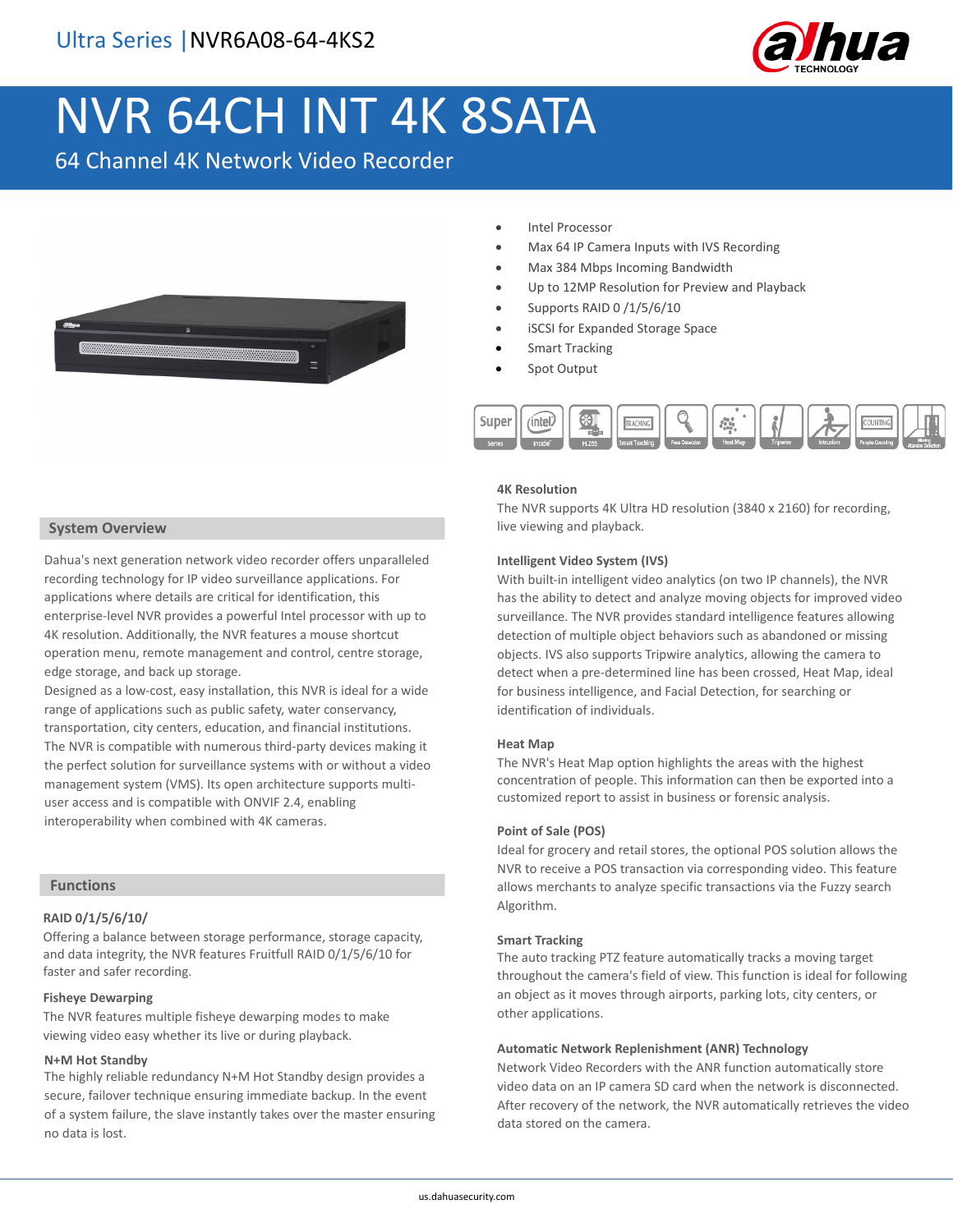## **Technical Specification**

## **System**

| Main Processor                     | Intel Quad-core Processor                                                                                                                                                                                                    |  |
|------------------------------------|------------------------------------------------------------------------------------------------------------------------------------------------------------------------------------------------------------------------------|--|
| <b>Operating System</b>            | <b>Embedded LINUX</b>                                                                                                                                                                                                        |  |
| <b>Display</b>                     |                                                                                                                                                                                                                              |  |
| Interface                          | 2 HDMI (up to 3840 x 2160, Different Source),<br>1 VGA                                                                                                                                                                       |  |
| Spot Output                        | HDMI <sub>2</sub>                                                                                                                                                                                                            |  |
| <b>Native Output</b><br>Resolution | 3840 × 2160, 1920 × 1080, 1280 × 1024,<br>$1280 \times 720$ . $1024 \times 768$                                                                                                                                              |  |
| <b>Maximum Decoding</b>            | 4ch @12MP 20fps<br>4ch @8MP 30fps<br>8ch @8MP 15fps<br>5ch @6MP 30fps<br>6ch @5MP 30fps<br>8ch @5MP 25fps<br>8ch@ 4MP 30fps<br>9ch @4MP 20fps<br>12ch @3MP 25fps<br>8ch@1080p 60 fps<br>16ch @1080p 30fps<br>25ch@720p 30fps |  |
| Multi-screen<br>Display            | 1st Screen: 1/4/8/9/16/25/36<br>2nd Screen: 1/4/8/9/16                                                                                                                                                                       |  |
| OSD                                | Camera title, Time, Video loss, Camera lock,<br>Motion detection, Recording                                                                                                                                                  |  |

## **Video Detection and Alarm**

| <b>Trigger Events</b>         | Recording, PTZ, Tour, Alarm Out, Video Push,<br>Email, FTP, Snapshot, Buzzer and Screen Tips |
|-------------------------------|----------------------------------------------------------------------------------------------|
| Video Detection               | Motion Detection, MD Zones: 396 (22 × 18),<br>Video Loss and Camera Blank                    |
| Alarm input                   | 16 Channel, Low Level Effective, Green Terminal<br>Interface                                 |
| <b>Relay Output</b>           | 8 Channel, NO/NC Programmable, Green Termina<br>Interface                                    |
| <b>Tracking Trigger Event</b> | Targeting, Zoom, Tracking, Recording, Snapshot,<br>Alarm, etc.                               |

## **Playback and Backup**

| Search Mode              | Time /Date, Alarm, MD and Exact Search<br>(accurate to one second)                                                                                                             |
|--------------------------|--------------------------------------------------------------------------------------------------------------------------------------------------------------------------------|
| <b>Playback Function</b> | Play, Pause, Stop, Rewind, Fast play, Slow Play,<br>Next File, Previous File, Next Camera, Previous<br>Camera, Full Screen, Repeat, Shuffle, Backup<br>Selection, Digital Zoom |
| Backup Mode              | USB Device/Network/Internal SATA burner/eSATA<br>Device                                                                                                                        |
| <b>Storage</b>           |                                                                                                                                                                                |
| Internal HDD             | 8 SATA III Ports, Up to 10 TB per HDD                                                                                                                                          |
| HDD Mode                 | Single, Raid 0/1/5/6/10<br>(Supports Global HDD Hot-spare)<br>Enterprise-level HDD Recommended                                                                                 |
| eSATA                    | 1 eSATA Port                                                                                                                                                                   |

## **Auxiliary Interface**

| <b>Front Cover</b>  | Support Hot-swap                                                                                                                                            |
|---------------------|-------------------------------------------------------------------------------------------------------------------------------------------------------------|
| <b>USB</b>          | 4 USB Ports (2 USB 2.0, 2 USB 3.0)                                                                                                                          |
| RS232               | 1 Port, for PC Communication and Debug                                                                                                                      |
| <b>RS485</b>        | 1 Port, for PTZ Control                                                                                                                                     |
| Third-party Support | Dahua, Arecont Vision, AXIS, Bosch, Brickcom,<br>Canon, CP Plus, Dynacolor, Honeywell, Panaso<br>Pelco, Samsung, Sanyo, Sony, Videotec, Vivotel<br>and more |

## **Audio and Video**

| IP Camera Input                          | 64 Channel                                                                                                                                                             |
|------------------------------------------|------------------------------------------------------------------------------------------------------------------------------------------------------------------------|
| Two-way Talk                             | 1 Channel Input, 1 Channel Output, RCA                                                                                                                                 |
| <b>Recording</b>                         |                                                                                                                                                                        |
| Compression                              | Smart H.265+, H.265, Smart H.264+, H.264,<br><b>MJPEG</b>                                                                                                              |
| <b>Supported IP Camera</b><br>Resolution | 12 MP, 8 MP, 6 MP, 5 MP, 4 MP, 3 MP, 1080p,<br>1.3 MP, 720p                                                                                                            |
| Maximum Incoming<br>Bandwidth            | 384 Mbps                                                                                                                                                               |
| <b>Bit Rate</b>                          | 1 Kbps to 20 Mbps per Channel                                                                                                                                          |
| Record Mode                              | Manual, Schedule (Regular, Continuous), MD<br>(Video detection: Motion Detection, Camera<br>Blank, Video Loss), Alarm, Stop                                            |
| Record Interval                          | 1 to 120 min (default: 60 min),<br>Pre-record: 1 to 30 sec, Post-record: 10 to 300<br>sec                                                                              |
| Network                                  |                                                                                                                                                                        |
| Ethernet                                 | 2 RJ-45 Ports (10/100/1000Mbps)                                                                                                                                        |
| Network Function                         | HTTP, TCP/IP, IPv4/IPv6, UPnP, RTSP, UDP, SMTI<br>NTP, DHCP, DNS, IP Filter, PPPoE, DDNS, FTP,<br>Alarm Server, IP Search (Support Dahua IP<br>camera, DVR, NVS, etc.) |
| Max. User Access                         | 128 users                                                                                                                                                              |
|                                          |                                                                                                                                                                        |
| Smart Phone                              | iPhone, iPad, Android                                                                                                                                                  |
| Interoperability                         | <b>ONVIF 2.4, CGI Conformant</b>                                                                                                                                       |
| <b>Electrical</b>                        |                                                                                                                                                                        |
| Power Supply                             | 110 to 240 VAC, 50/60 Hz                                                                                                                                               |
| <b>Power Consumption</b>                 | < 20 W, without HDD                                                                                                                                                    |
| Environmental                            |                                                                                                                                                                        |
| <b>Operating Conditions</b>              | -10°C to +55°C (+14°F to +131°F), 86 to 106 kp                                                                                                                         |
| <b>Storage Conditions</b>                | 0°C to +40°C (32°F to +104°F), 30 to 85% RH                                                                                                                            |